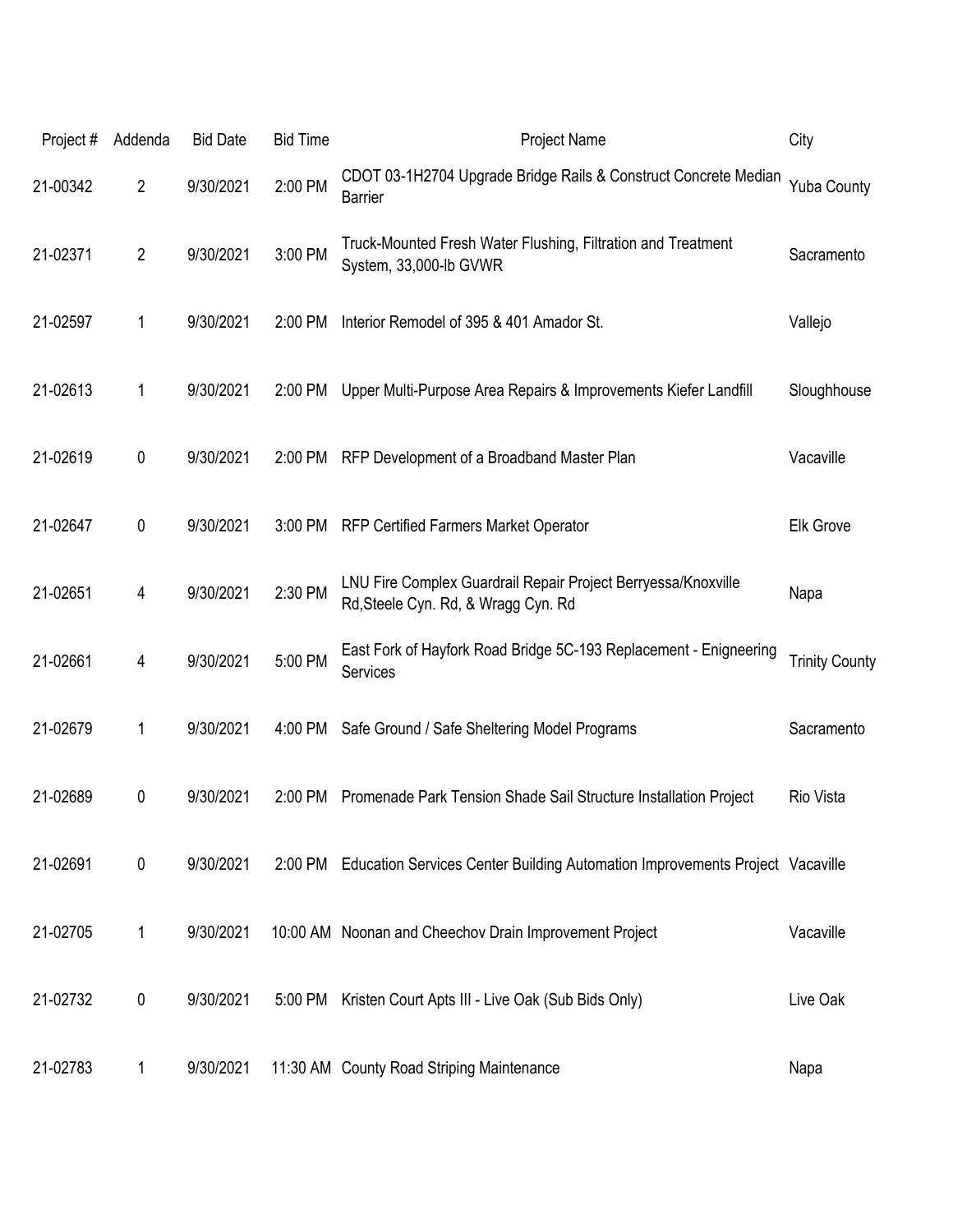| 21-02807 | 2           | 9/30/2021 | 2:00 PM  | Installation of Marquee Signs at D.H. White Elementary School<br>Riverview Middle School Walnut Grove Elementary School | Rio Vista                                         |
|----------|-------------|-----------|----------|-------------------------------------------------------------------------------------------------------------------------|---------------------------------------------------|
| 21-02829 | 6           | 9/30/2021 |          | 2:00 PM Fire Station 54 and 55 (REBID)                                                                                  | San Rafael                                        |
| 21-02842 | $\mathbf 1$ | 9/30/2021 |          | 3:00 PM Redwood Empire PSPS Mitigation CCA Project                                                                      | Ukiah                                             |
| 21-02845 | 3           | 9/30/2021 |          | 1:00 PM 2021 Sidewalk Repair Project                                                                                    | El Cerrito                                        |
| 21-02866 | 0           | 9/30/2021 | 12:00 PM | RFP Recommendation and Management of System-Wide Advanced<br>Meter Infrastructure (AMI) Implementation - MMWD           | Marin County                                      |
| 21-02604 | 3           | 10/1/2021 | 2:00 PM  | 5248 Southwest Ave. Demolition                                                                                          | Sacramento                                        |
| 21-02671 | 1           | 10/1/2021 | 3:00 PM  | Boyes Boulevard Bridge Mitigation Planting and Monitoring                                                               | Sonoma County                                     |
| 21-02681 | 1           | 10/1/2021 |          | 4:00 PM RFP Local Roadway Safety Plan                                                                                   | Williams                                          |
| 21-02752 | 5           | 10/1/2021 | 2:00 PM  | 2021 Fires: Structural Debris Removal and Hazard Tree Removal<br>Services                                               | Northern California -<br><b>Multiple Counties</b> |
| 21-02762 | 0           | 10/1/2021 | 2:00 PM  | College Creek Apartments (Sub Bids Only)                                                                                | Santa Rosa                                        |
| 21-02840 | 0           | 10/1/2021 |          | 5:00 PM North Biggs Estates Subdivision (Sub-Bids Only / No GC Openings)                                                | Biggs                                             |
| 21-02858 | $\pmb{0}$   | 10/1/2021 |          | 2:00 PM Purchase of Temporary Fencing                                                                                   | Sacramento                                        |
| 21-02771 | 0           | 10/4/2021 |          | 4:00 PM RFP Redistricting Services                                                                                      | Elk Grove                                         |
| 21-02782 | 0           | 10/4/2021 |          | 11:00 AM Convenience Store & Car Wash (Sub Bids Only)                                                                   | Plumas Lake                                       |
| 21-02796 | 0           | 10/4/2021 |          | 2:00 PM Thomson Rebuild - Bille Road                                                                                    | Paradise                                          |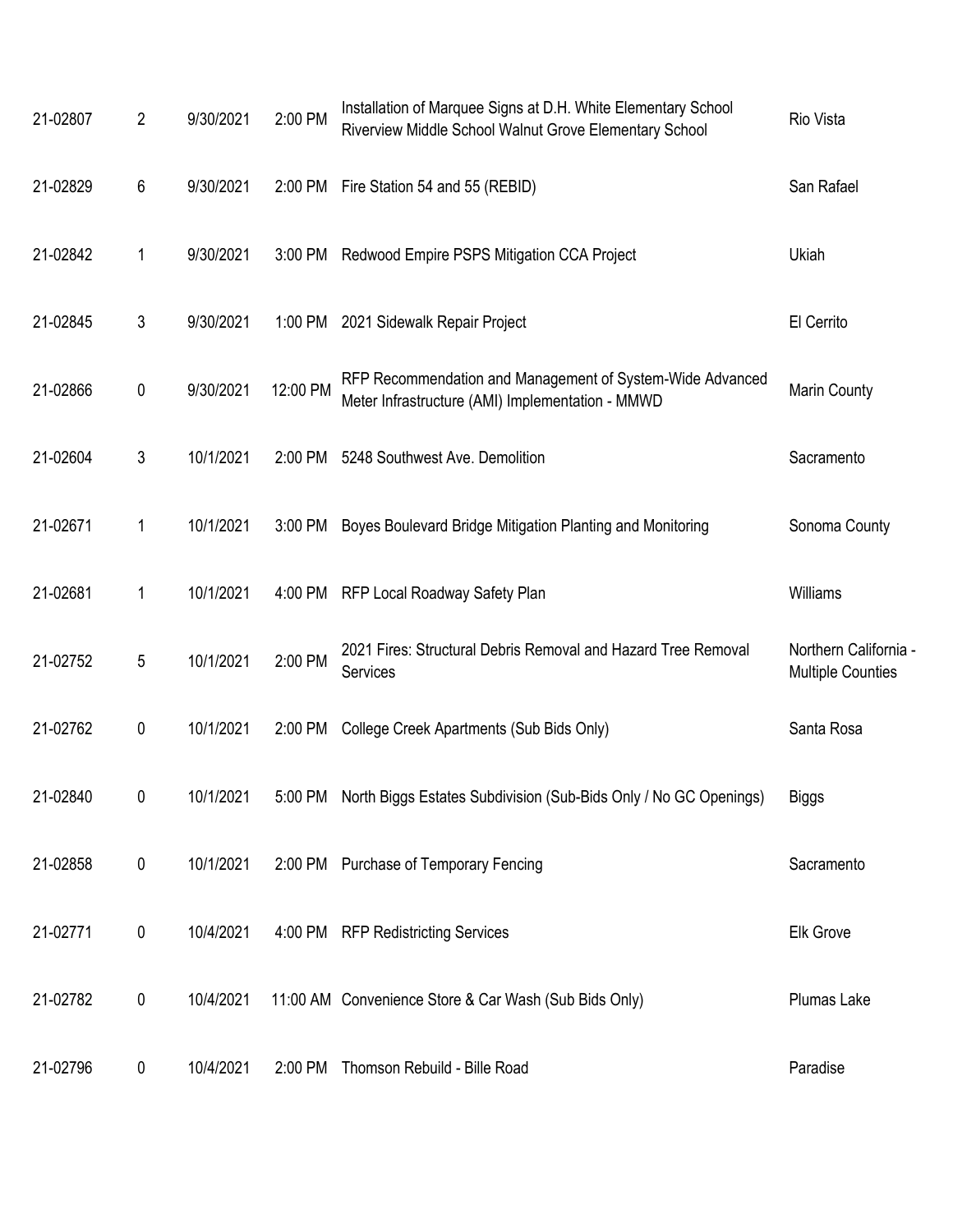| 21-02806 | 0              | 10/4/2021 |           | 5:00 PM Zakrzewski Rebuild - Sleepy Hollow Lane                                                                                                                                 | Paradise            |
|----------|----------------|-----------|-----------|---------------------------------------------------------------------------------------------------------------------------------------------------------------------------------|---------------------|
| 21-02817 | 0              | 10/4/2021 | 4:00 PM   | On-Call General Professional or Municipal Engineering Services                                                                                                                  | Davis               |
| 21-02422 | 4              | 10/5/2021 | 2:00 PM   | Disaster Recovery Multifamily Housing Program (DR-MHP)                                                                                                                          | <b>Butte County</b> |
| 21-02598 | 3              | 10/5/2021 | 10:00 AM  | Starr Road Sidewalk Gap Closure Project Phase 4 (Starr View Dr to<br>Colleen Ct.)                                                                                               | Windsor             |
| 21-02643 | 0              | 10/5/2021 |           | 2:00 PM Well and Pump Maintenance & Repair                                                                                                                                      | Davis               |
| 21-02656 | 3              | 10/5/2021 | 2:00 PM   | <b>WWTP Sedimentation Basin #2 Coating</b>                                                                                                                                      | Davis               |
| 21-02680 | 3              | 10/5/2021 |           | 10:00 AM Tom Abe Field Lighting Project                                                                                                                                         | Wheatland           |
| 21-02695 | $\overline{2}$ | 10/5/2021 | 2:30 PM   | 24 Thompson Flat Cemetery Road Nuisance Abatement                                                                                                                               | Oroville            |
| 21-02702 | $\overline{2}$ | 10/5/2021 | 2:00 PM   | Generators and Enclosures at Various Sites (5 sites)                                                                                                                            | Vacaville           |
| 21-02704 | 0              | 10/5/2021 | 2:00 PM   | North Texas Street Water Main Replacement and Overlay East Travis<br>Blvd to Air Base Parkway                                                                                   | Fairfield           |
| 21-02721 | 0              | 10/5/2021 | 2:00 PM   | Landscape Architectural Design and Minor Engineering Services to<br>Prepare a Master Plan Amendment and Construction Document for<br>South Davis Neighborhood Park Improvements | Santa Rosa          |
| 21-02756 | 1              | 10/5/2021 |           | 2:00 PM 2020 Pedestrian and Surfacing Improvement Project                                                                                                                       | Sonoma County       |
| 21-02775 | 0              | 10/5/2021 | $3:00$ PM | Gibson Ranch Park Water Well Monitoring                                                                                                                                         | Sacramento          |
| 21-02788 | 4              | 10/5/2021 | 2:00 PM   | Orinda City Hall North Parking Lot Slope Stabilization                                                                                                                          | Orinda              |
| 21-02805 | 0              | 10/5/2021 |           | 10:00 AM Gray Avenue Track Resurfacing                                                                                                                                          | Yuba City           |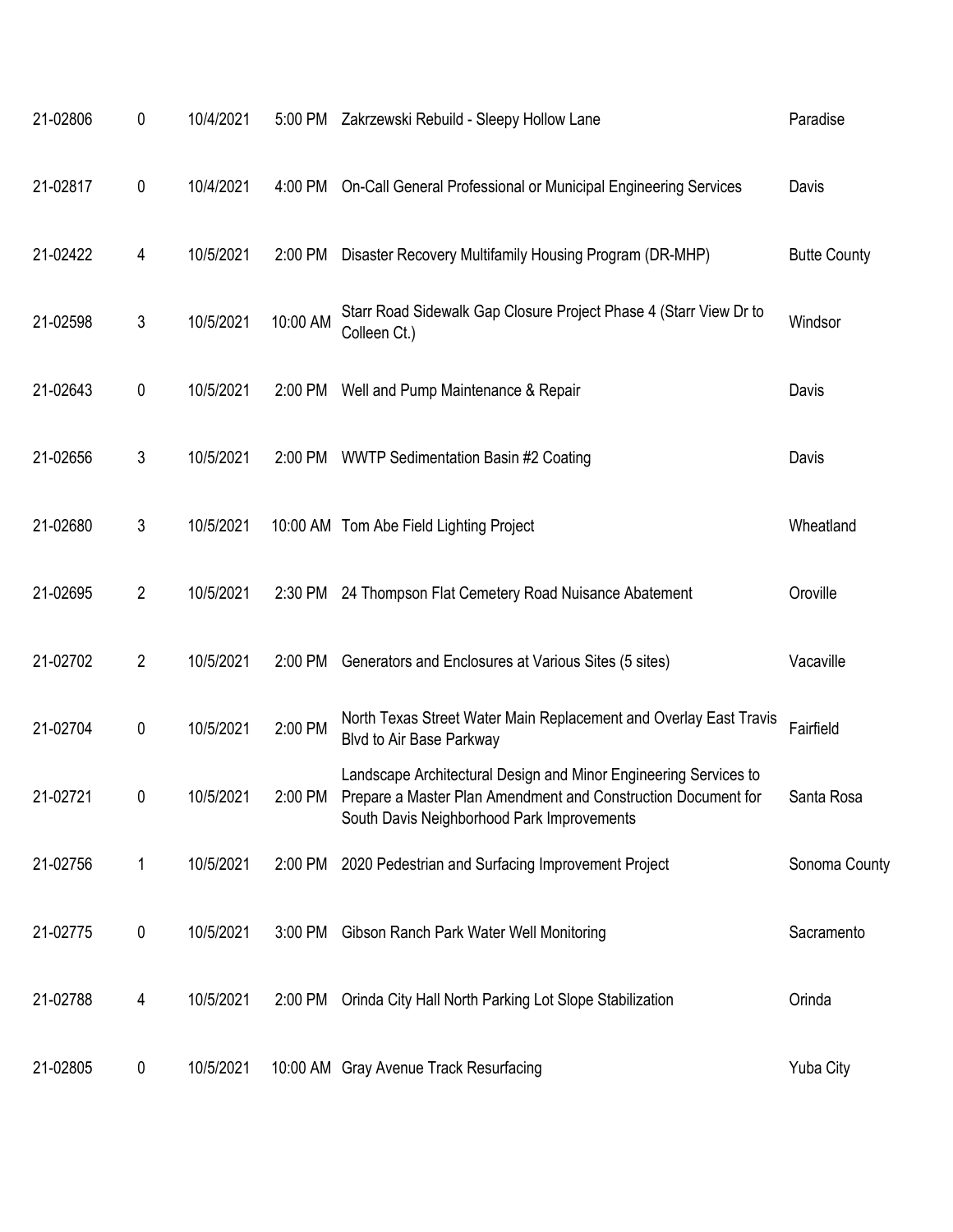| 21-02867 | 1              | 10/5/2021           | 2:00 PM | RFP for Electrical Traffic Control Devices and Lighting Maintenance<br>and Repair Services - City of El Cerrito                          | El Cerrito               |
|----------|----------------|---------------------|---------|------------------------------------------------------------------------------------------------------------------------------------------|--------------------------|
| 21-02980 | 1              | 10/5/2021           |         | 10:00 AM Southern Marin Pipeline Replacement Project - MMWD                                                                              | Belvedere and<br>Tiburon |
| 21-00344 | 3              | 10/6/2021           | 2:00 PM | CDOT 02-1H5104 Remove and Replace Bridge                                                                                                 | <b>Tehama County</b>     |
| 21-02723 | $\pmb{0}$      | 10/6/2021           | 2:00 PM | Fire Alarm Upgrades - DGS Office of Fleet and Assessment<br>Management                                                                   | Sacramento               |
| 21-02777 | 4              | 10/6/2021           | 2:00 PM | Facility Repair and Remodel Oroville Police and Fire Department                                                                          | Oroville                 |
| 21-02807 | 6              | 10/6/2021           | 2:00 PM | California High School Kitchen Renovation                                                                                                | San Ramon                |
| 21-00034 | 4              | 10/7/2021           | 2:15 PM | Wildfire Fuel Reduction (WFR) Vegetation and Tree Removal Services<br>in Alameda, Contra Costa, Marin, and Santa Clara Counties, 56A0687 | <b>Various Counties</b>  |
| 21-00366 | $\pmb{0}$      | 10/7/2021           | 2:00 PM | CDOT 03-1J4604 Modify Ramp Metering Systems                                                                                              | Sacramento County        |
| 21-02642 | 0              | 10/7/2021           | 2:00 PM | Linda County Water District Equalization and Sludge Storage Project                                                                      | Marysville               |
| 21-02699 | 1              | 10/7/2021           | 4:00 PM | Davis Sr. High School STEM Building                                                                                                      | Davis                    |
| 21-02711 | $\overline{2}$ | 10/7/2021  10:00 AM |         | RFQ for District-Wide Building Automation HVAC Systems and<br>Lighting - Mt. Diablo Unified School District                              | <b>Various Cities</b>    |
| 21-02739 | 1              | 10/7/2021           | 2:00 PM | On-Call Revenue Vehicle Towing and Roadside Assistance Services                                                                          | Sacramento               |
| 21-02753 | $\overline{2}$ | 10/7/2021           | 3:00 PM | County-Wide Solid Waste Disposal and Recycling Services for Butte<br>County                                                              | <b>Butte County</b>      |
| 21-02799 | 0              | 10/7/2021           |         | 10:00 AM Fire Station No. 36 Roof Replacement                                                                                            | Folsom                   |
| 21-02816 | 3              | 10/7/2021           | 2:00 PM | Southport Parkway Truck Route Pavement Rehabilitation                                                                                    | <b>West Sacramento</b>   |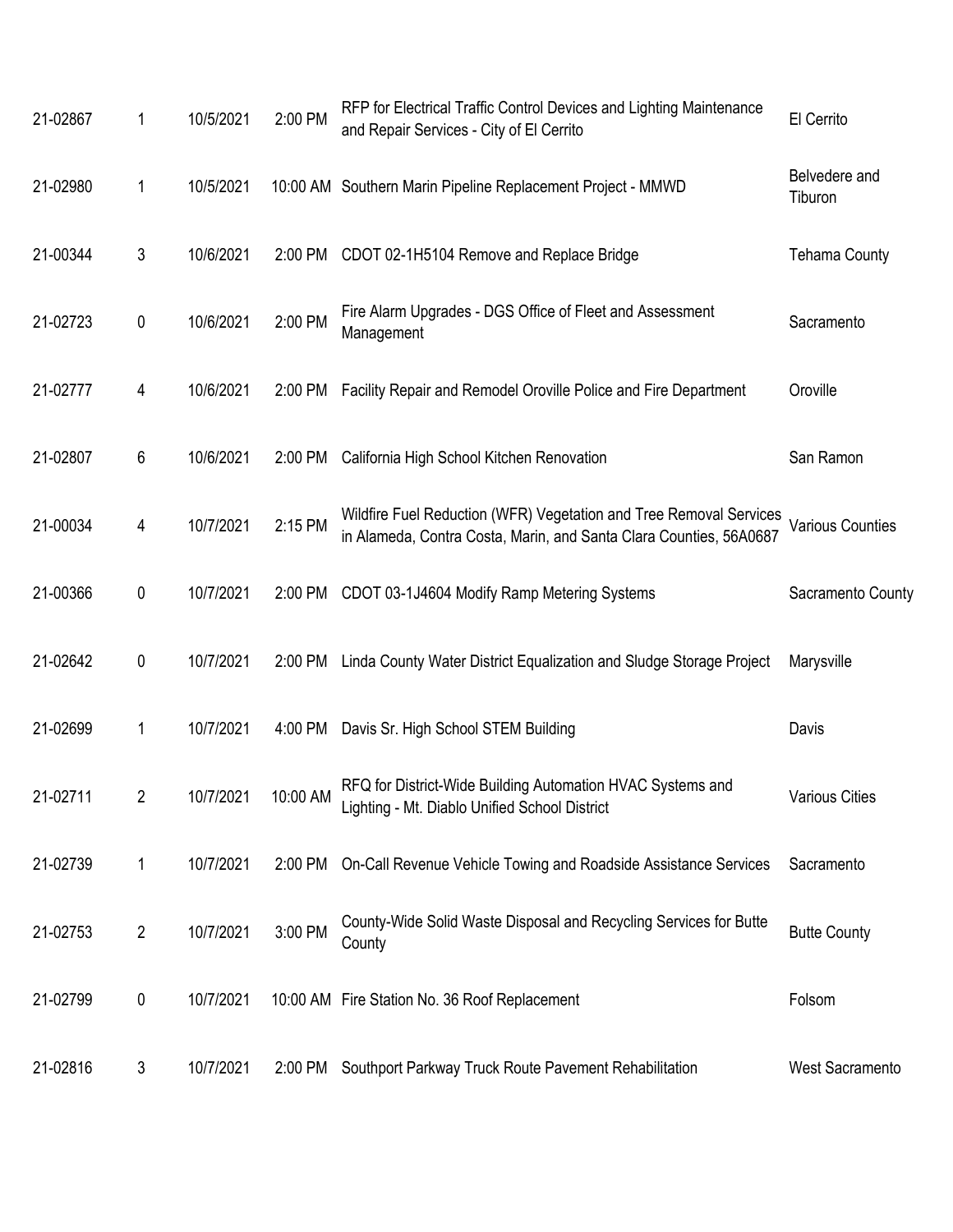| 21-02816 | 4              | 10/7/2021  | 2:00 PM | Auditorium Lighting Replace at Richmond Civic Auditorium                                                        | Richmond       |
|----------|----------------|------------|---------|-----------------------------------------------------------------------------------------------------------------|----------------|
| 21-02823 | 4              | 10/7/2021  | 2:00 PM | Clayton Road Traffic Operation Improvements - Phase 1                                                           | Concord        |
| 21-02825 | 1              | 10/7/2021  | 2:00 PM | Pope Valley Electrical Improvements Project                                                                     | Pope Valley    |
| 21-02849 | $\pmb{0}$      | 10/7/2021  | 2:00 PM | Sacramento County Department of Finance Surveillance System<br>Upgrade Project                                  | Sacramento     |
| 21-02905 | $\pmb{0}$      | 10/7/2021  | 2:00 PM | Stanton Optical Tenant Improvement (Select Bidders List / Sub-Bids<br>Only)                                     | Redding        |
| 21-02969 | 4              | 10/7/2021  |         | 11:00 AM B Street Culvert Replacement Project                                                                   | San Rafael     |
| 21-02718 | $\pmb{0}$      | 10/8/2021  | 5:00 PM | Wylie Rebuild - 2459 Honey Run Road (No GC Openings / Sub-Bids<br>Only)                                         | Chico          |
| 21-02724 | $\pmb{0}$      | 10/8/2021  | 5:00 PM | Jewell Road Rebuild - 5604 Jewell Road (No GC Openings / Sub-Bids<br>Only)                                      | Paradise       |
| 21-02772 | $\overline{2}$ | 10/8/2021  | 2:00 PM | Providence Place Apartments (Sub Bids Only)                                                                     | Sacramento     |
| 21-02843 | 1              | 10/8/2021  |         | 11:00 AM Surf-Thru Car Wash (Select Bidders / Sub-Bids Only)                                                    | Red Bluff      |
| 21-02848 | 0              | 10/8/2021  | 3:00 PM | Lease-Leaseback Construction on the Modular Buildings at Rio Del<br>Oro & Cobblestone Project                   | Olivehurst     |
| 21-02893 | 0              | 10/8/2021  | 2:00 PM | Montelena Detention Basin Landscape                                                                             | Rancho Cordova |
| 21-02917 | 0              | 10/8/2021  | 5:00 PM | RFP Geotechnical Engineering Services As-Needed Contract 2022-<br>2024 - Central Contra Costa Sanitary District | Martinez       |
| 21-02587 | 4              | 10/11/2021 | 3:00 PM | CMGC - I-80 WB Truck Scales                                                                                     | Fairfield      |
| 21-02711 | 0              | 10/11/2021 | 2:30 PM | Automatic Power Transfer Equipment Maintenance                                                                  | Sacramento     |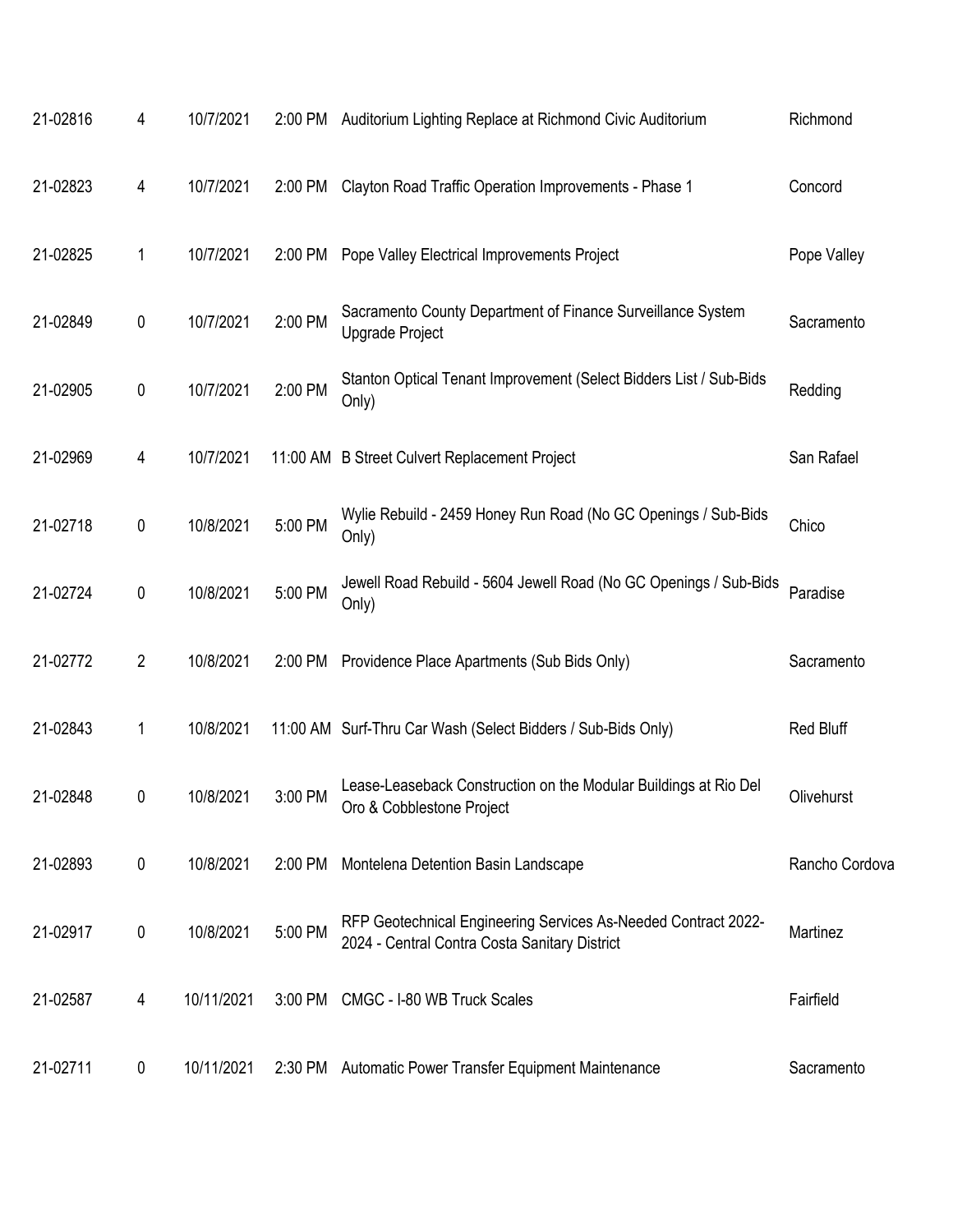| 21-02821 | $\pmb{0}$      | 10/11/2021 | 3:00 PM | Chico Medical Parking Lot - Ampla Health (Sub-Bids Only / No GC<br>Openings)                        | Chico             |
|----------|----------------|------------|---------|-----------------------------------------------------------------------------------------------------|-------------------|
| 21-02857 | $\pmb{0}$      | 10/11/2021 | 2:00 PM | Lagunitas Bunker Bathrooms (Sub Bids Only)                                                          | Petaluma          |
| 21-02896 | $\overline{2}$ | 10/11/2021 | 5:00 PM | RFP Peacock Gap Recycled Water Transmission Pipeline Project -<br>Phase I (MMWD)                    | Marin County      |
| 21-00367 | $\mathbf 0$    | 10/12/2021 | 2:00 PM | CDOT 03-0H6704 Install Fiber Optic Cable Systems & Construct<br><b>MVPs</b>                         | Sacramento County |
| 21-02543 | 1              | 10/12/2021 | 4:00 PM | Home2Suites - Woodland (Sub Bids Only)                                                              | Woodland          |
| 21-02616 | $\overline{2}$ | 10/12/2021 |         | 2:00 PM ISHI Conservation Camp Replace Kitchen                                                      | Paynes Creek      |
| 21-02698 | $\pmb{0}$      | 10/12/2021 | 2:00 PM | New Pre-School Building at Esparto Elementary School                                                | Esparto           |
| 21-02773 | $\mathbf 0$    | 10/12/2021 |         | 2:00 PM Police Administrative Services HVAC Modernization Project                                   | McClellan Park    |
| 21-02774 | $\mathbf 0$    | 10/12/2021 |         | 2:15 PM Pacific Career & Tech High School Mission Possible Project                                  | North Highlands   |
| 21-02797 | 1              | 10/12/2021 |         | 10:00 AM Weyand Pipeline Turnout 2 to DW-53 Project                                                 | Dixon             |
| 21-02801 | 0              | 10/12/2021 |         | 4:00 PM RFP Leak and Loss Detection Survey 2021                                                     | Folsom            |
| 21-02836 | 1              | 10/12/2021 | 2:00 PM | Organizational Development Consulting Services Sacramento County<br>Department of Airports          | Sacramento        |
| 21-02844 | $\pmb{0}$      | 10/12/2021 | 3:00 PM | Tree Line Inspection Services for City of Redding                                                   | Redding           |
| 21-02850 | $\overline{2}$ | 10/12/2021 | 4:00 PM | Design-Build Services Prequalification for Butte College New Science<br><b>Building Project RFQ</b> | Oroville          |
| 21-02851 | 0              | 10/12/2021 | 2:00 PM | Percolation Ponds 1-3 Scarification Rebid                                                           | Ukiah             |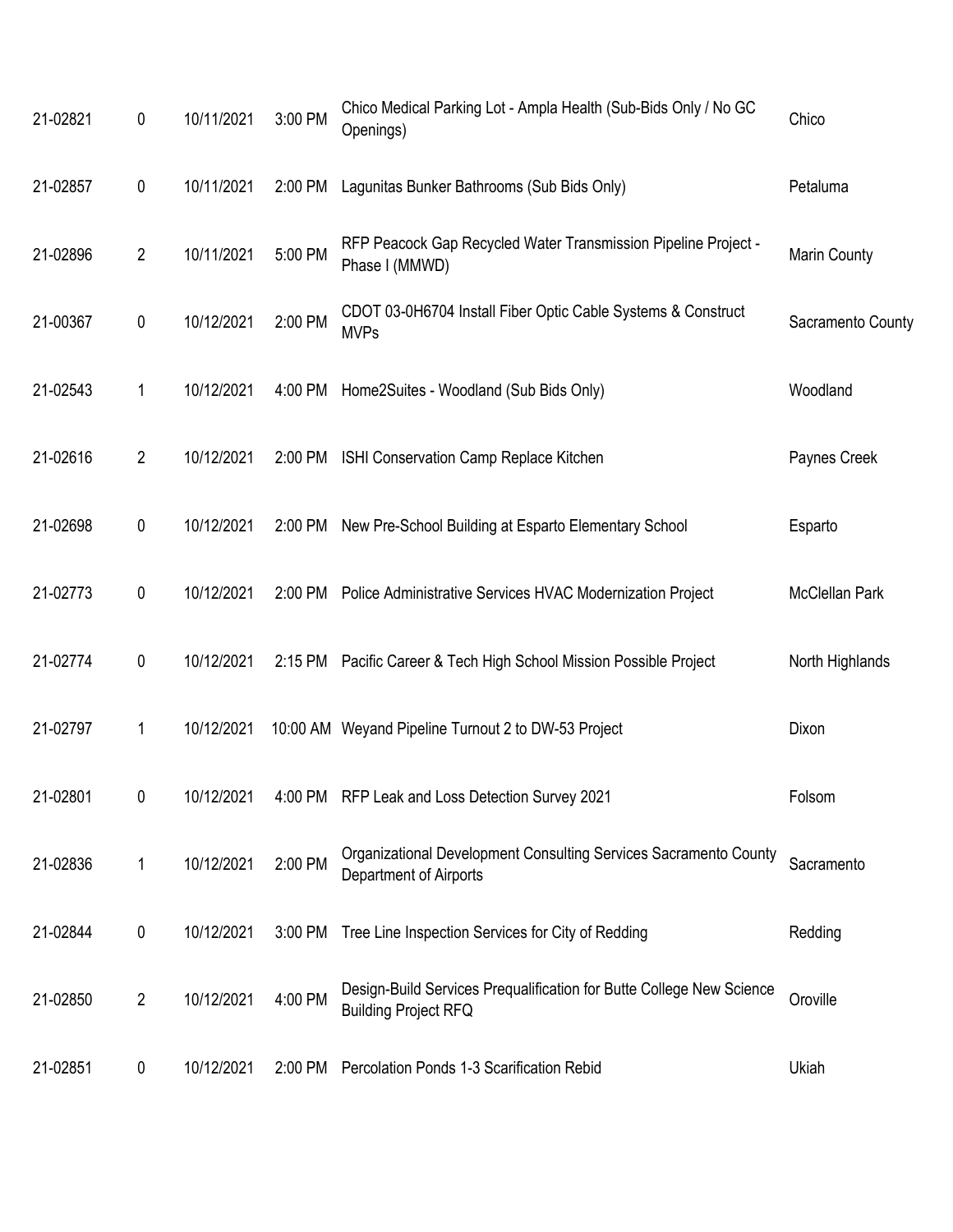| 21-02881 | 0 | 10/12/2021 |         | 2:00 PM Oroville Convention Center Gymnasium Lighting Upgrade                                              | Oroville   |
|----------|---|------------|---------|------------------------------------------------------------------------------------------------------------|------------|
| 21-02900 | 0 | 10/12/2021 |         | 5:00 PM Rekey Locksmith & Ongoing Maintenance of Best Lock System                                          | Sacramento |
| 21-02911 | 0 | 10/12/2021 |         | 5:00 PM RFQ DMV HQ Campus Renovations                                                                      | Sacramento |
| 21-02657 | 0 | 10/13/2021 | 3:00 PM | Notice to Prequalify and Submit Proposal for LLB Services for the<br>Sonoma Valley Unified School District | Sonoma     |
| 21-02776 | 1 | 10/13/2021 |         | 2:00 PM Fire Extinguisher Service for City of Redding                                                      | Redding    |
| 21-02803 | 0 | 10/13/2021 |         | 2:00 PM PREQUALICATION North/South Wing Demolition                                                         | Sacramento |
| 21-02823 | 0 | 10/13/2021 |         | 12:00 PM Multi-Site Asbestos Abatement Project                                                             | Sacramento |
| 21-02824 | 0 | 10/13/2021 |         | 12:00 PM Multi-Site Flooring Project                                                                       | Sacramento |
| 21-02839 | 0 | 10/13/2021 |         | 2:00 PM Alder Creek Bridge at Mangini Parkway                                                              | Folsom     |
| 21-02880 | 0 | 10/13/2021 | 1:00 PM | Natomas Unified School District - Northpointe K-5 Dual Immersion<br>School (Sub Bids Only)                 | Sacramento |
| 21-02881 |   | 10/13/2021 |         | 2:00 PM CSO Building Seismic Retrofit and Roof Replacement                                                 | Richmond   |
| 21-02542 | 1 | 10/14/2021 |         | 4:00 PM Courtyard by Marriot - Woodland (Sub Bids Only)                                                    | Woodland   |
| 21-02654 | 0 | 10/14/2021 |         | 3:00 PM Redding Aquatic Center 50 Meter Pool Improvements                                                  | Redding    |
| 21-02708 | 1 | 10/14/2021 |         | 3:00 PM Nicolaus Dairy Fire Tank                                                                           | Elk Grove  |
| 21-02729 | 0 | 10/14/2021 |         | 2:00 PM Salvation Army Flooring 2021                                                                       | Sacramento |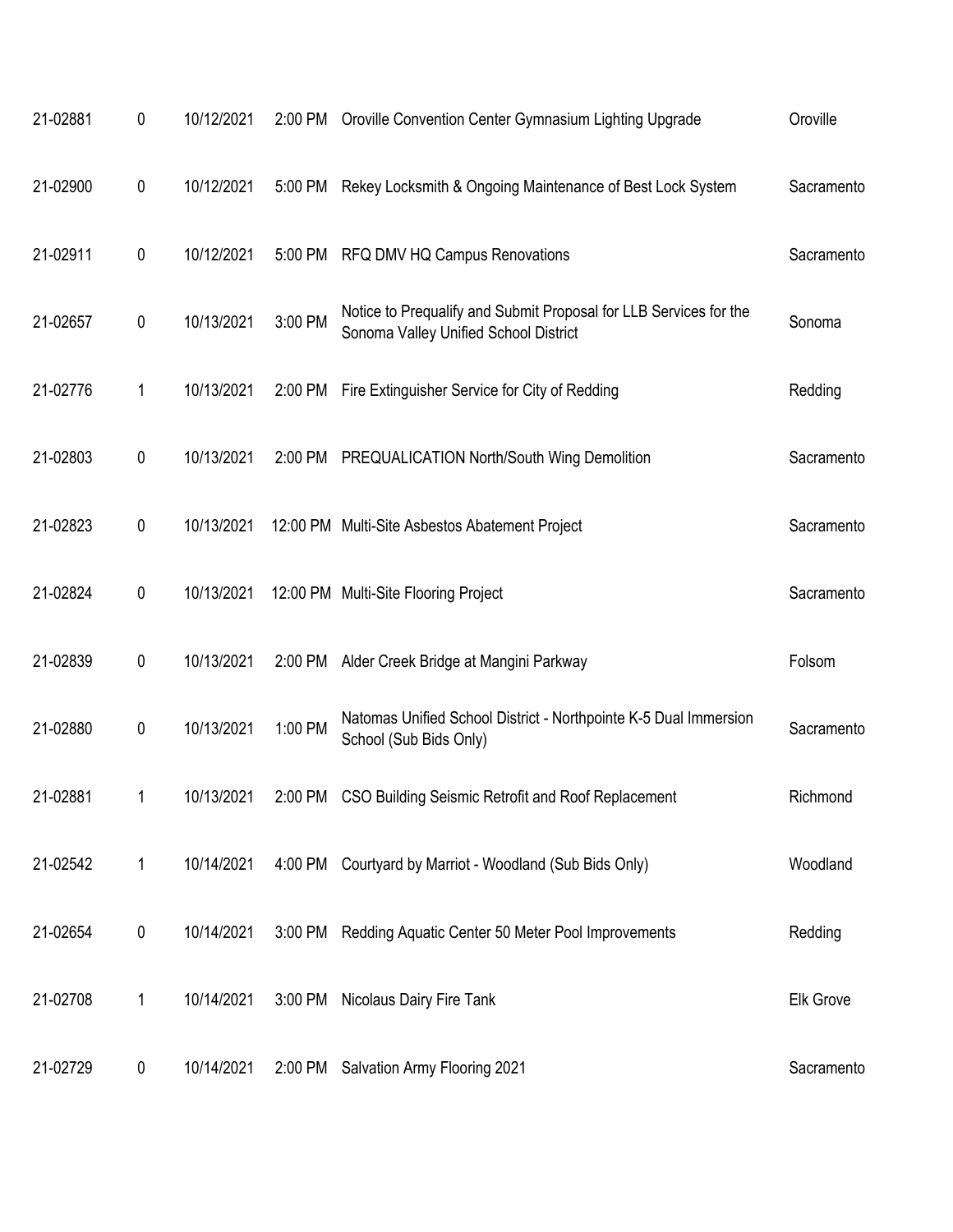| 21-02768 | 0         | 10/14/2021           | 12:00 PM | RFP For Preliminary and Construction Lease-Leaseback Services -<br>Natomas High School Administration Building Modernization | Sacramento            |
|----------|-----------|----------------------|----------|------------------------------------------------------------------------------------------------------------------------------|-----------------------|
| 21-02769 | 1         | 10/14/2021           | 2:00 PM  | Stillwater Cove Campground Electrical System Upgrade                                                                         | Jenner                |
| 21-02779 | 0         | 10/14/2021           | 2:00 PM  | Poppy Ridge Groundwater Treatment Plant Phase 2                                                                              | <b>Elk Grove</b>      |
| 21-02784 | 0         | 10/14/2021           | 3:00 PM  | California Alley Utility Improvement Project                                                                                 | Redding               |
| 21-02786 | 0         | 10/14/2021           | 2:00 PM  | Waterman Road Water Treatment Plant Tank No. 2 Rehabilitation<br>Project                                                     | Sacramento            |
| 21-02791 | 0         | 10/14/2021           | 4:30 PM  | Needlepoint Ionization System Installation Project                                                                           | Marysville            |
| 21-02818 | 0         | 10/14/2021           |          | 10:00 AM On-Call Internal Audit Services                                                                                     | <b>Yolo County</b>    |
| 21-02827 | 0         | 10/14/2021           | 2:00 PM  | Willits Library Data Cabling Project                                                                                         | <b>Willits</b>        |
| 21-02854 | 0         | 10/14/2021           | 2:00 PM  | Mendocino High School Main Building Modernization, Phase 1                                                                   | Mendocino             |
| 21-02856 | 0         | 10/14/2021           | 2:00 PM  | Lucchesi Turf Field Project: LED Lighting Upgrade                                                                            | Petaluma              |
| 21-02866 | 2         | 10/14/2021  12:00 PM |          | Environmental Support Services for 2022 Regional Transportation<br>Plan for Shasta Regional Transportation Agency (Rebid)    | Redding               |
| 21-02885 | $\pmb{0}$ | 10/14/2021           |          | 2:00 PM Purchase of Above Ground Wheel Truing Machine                                                                        | Sacramento            |
| 21-02922 | 0         | 10/14/2021           |          | 2:00 PM Seasons Well (W-41) Pump Rehabilitation Project                                                                      | Sacramento            |
| 21-02935 | 0         | 10/14/2021           |          | 2:00 PM Job Order Contracts 017, 018, 019 & 020                                                                              | <b>Various Cities</b> |
| 21-03062 | 0         | 10/14/2021           |          | 2:00 PM Arterial/Collector LED Streetlight Retrofit                                                                          | Concord               |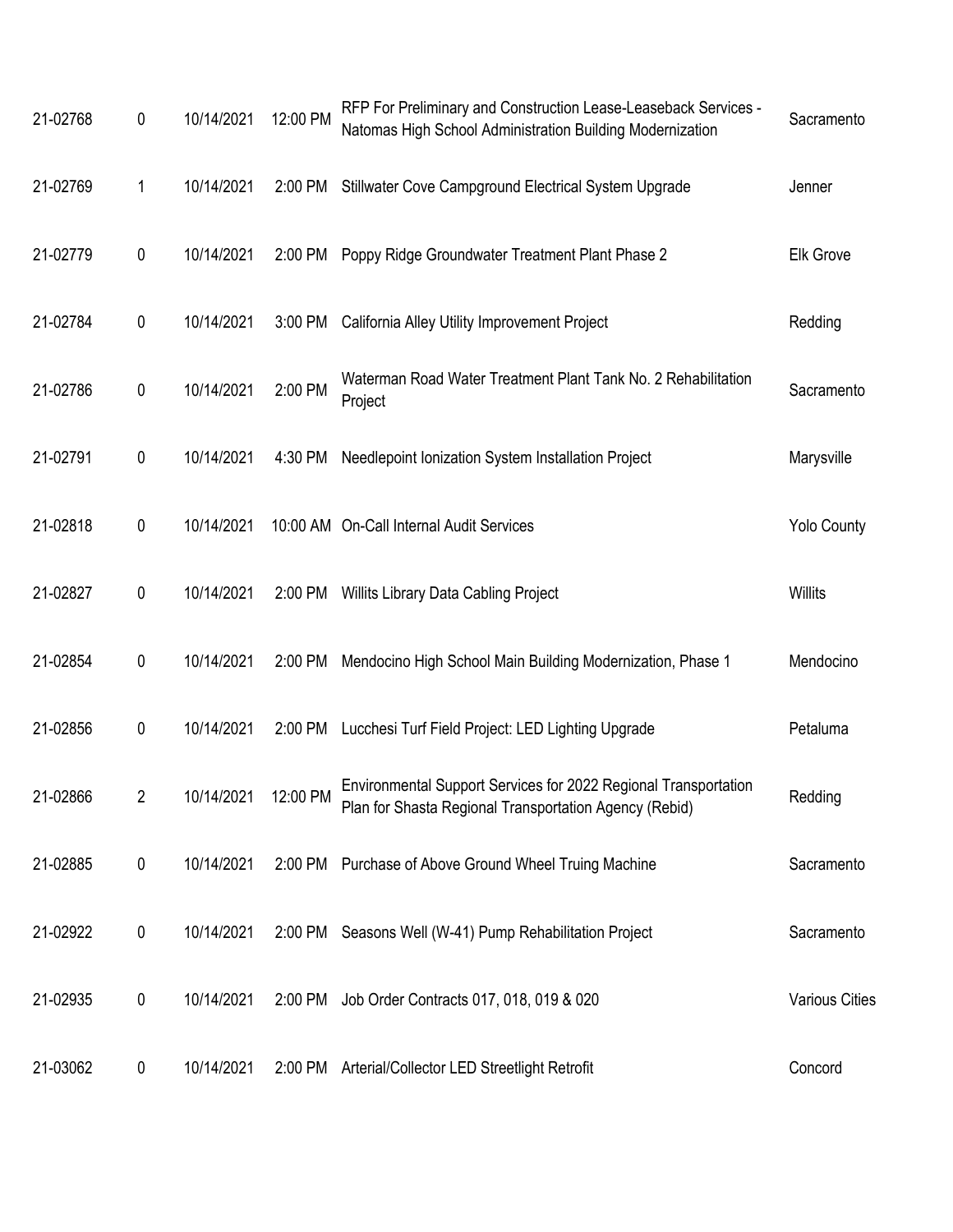| 21-02356 | 0              | 10/15/2021 | 2:00 PM | Engineering Services for Laytonville Landfill Cover Repairs                               | Ukiah                   |
|----------|----------------|------------|---------|-------------------------------------------------------------------------------------------|-------------------------|
| 21-02425 | 6              | 10/15/2021 | 2:00 PM | RFP West County Re-Entry, Treatment & Housing Facility                                    | San Pablo               |
| 21-02725 | 0              | 10/15/2021 | 5:00 PM | Scottwood Road Rebuild - 5721 Scottwood Road (No GC Openings /<br>Sub-Bids Only)          | Paradise                |
| 21-02778 | 0              | 10/15/2021 | 3:00 PM | Natoma Alley Sewer Rehabilitation Project                                                 | Folsom                  |
| 21-02781 | 0              | 10/15/2021 | 3:00 PM | <b>On-Call Land Surveying Services</b>                                                    | <b>Various Counties</b> |
| 21-02879 | 0              | 10/15/2021 | 5:00 PM | <b>RFP Temporary Staffing Services</b>                                                    | Napa                    |
| 21-02887 | 0              | 10/15/2021 | 2:00 PM | Mustang Ranch - Detached ADU (Sub Bids Only)                                              | Petaluma                |
| 21-02919 | 0              | 10/15/2021 |         | 12:00 PM Covered Roof Construction for Pergola                                            | Chico                   |
| 21-02667 | 1              | 10/18/2021 |         | 11:00 AM CTC Asphalt Concrete Paving & Striping Services                                  | Galt                    |
| 21-02810 | $\pmb{0}$      | 10/18/2021 | 2:00 PM | Furnishing and Delivering Renewable Diesel Fuel and 87 Octane<br><b>Unleaded Gasoline</b> | Fairfield               |
| 21-03005 | 0              | 10/18/2021 | 2:00 PM | <b>SRVC Boiler Replacement</b>                                                            | San Ramon               |
| 21-02787 | $\pmb{0}$      | 10/19/2021 |         | 12:00 PM Safe Routes to School Consulting Services                                        | Sacramento              |
| 21-02811 | $\pmb{0}$      | 10/19/2021 | 2:00 PM | Phase 1 Recycled Water Facilities - Re-Bid                                                | Davis                   |
| 21-02882 | $\overline{2}$ | 10/19/2021 | 2:00 PM | Carlton Senior Living Santa Rosa (Sub Bids Only)                                          | Santa Rosa              |
| 21-03028 | $\overline{2}$ | 10/19/2021 | 5:00 PM | Sunrise Self Storage - Martinez (Sub-Bids Only)                                           | Martinez                |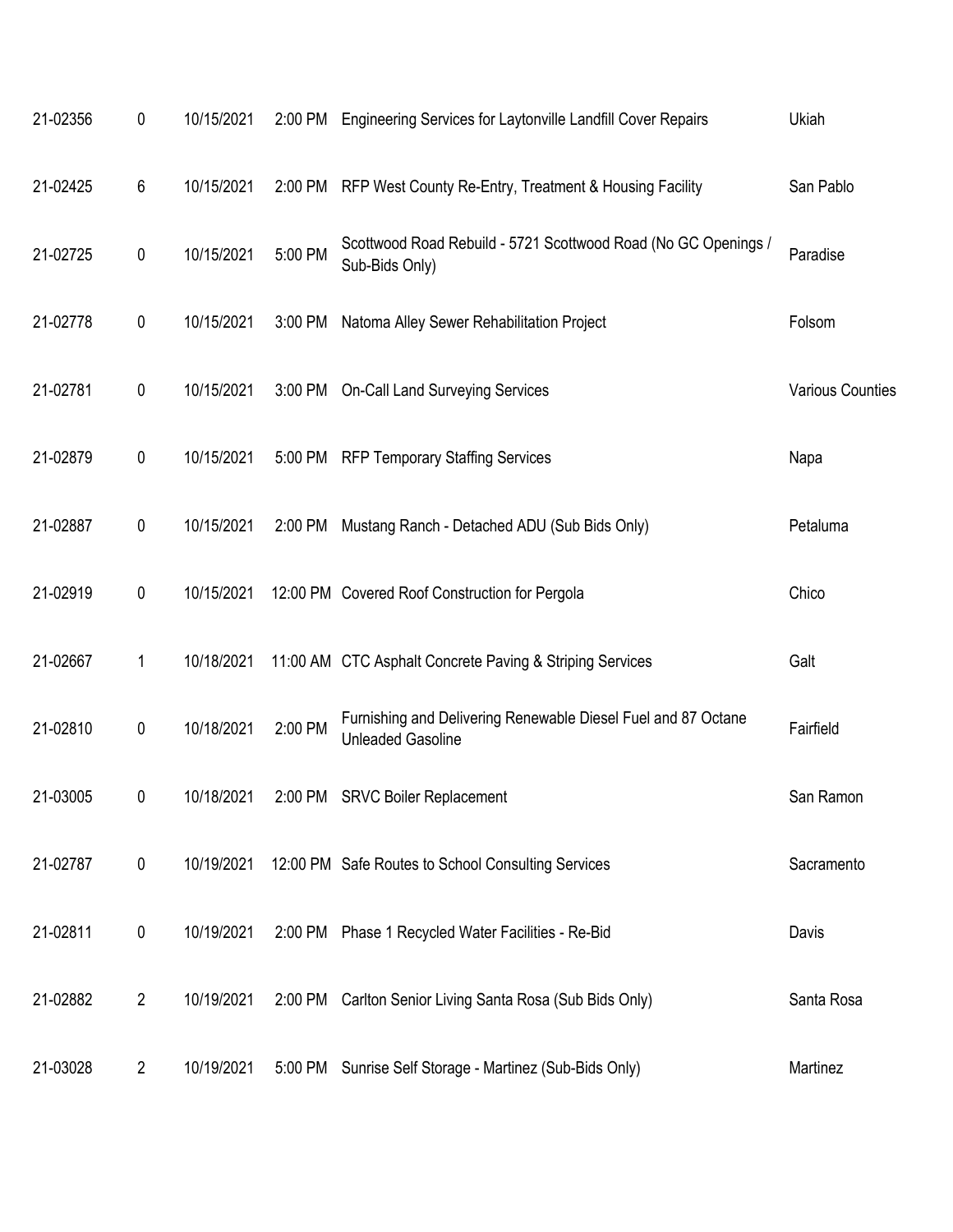| 21-03049 | 0                | 10/19/2021 |         | 4:00 PM On Call Trucking & Hauling Services                                                                                                                                       | <b>Walnut Creek</b> |
|----------|------------------|------------|---------|-----------------------------------------------------------------------------------------------------------------------------------------------------------------------------------|---------------------|
| 21-00349 | 1                | 10/20/2021 | 2:00 PM | CDOT 03-4F38U4 Widen Shoulders and Improve Clear Recovery<br>Zone                                                                                                                 | <b>Yuba County</b>  |
| 21-02659 | 3                | 10/20/2021 | 2:00 PM | Pittsburg High School - North Campus Bldg. ADA & Structural<br>Upgrades Phase 1 Project                                                                                           | Pittsburg           |
| 21-02685 | 1                | 10/20/2021 |         | 2:00 PM Fairbarin Water Treatment Plant Lab Building Exterior Improvements                                                                                                        | Sacramento          |
| 21-02798 | 1                | 10/20/2021 |         | 10:00 AM Construct Clinical Building to Replace Modular (Minor)                                                                                                                   | Martinez            |
| 21-02889 | $\pmb{0}$        | 10/20/2021 |         | 5:00 PM Concow Resilience Project                                                                                                                                                 | Concow              |
| 21-02891 | 0                | 10/20/2021 |         | 1:00 PM RFP for Landscape Maintenance                                                                                                                                             | Healdsburg          |
| 21-02894 | $\pmb{0}$        | 10/20/2021 | 2:00 PM | Mangini Ranch Phase 1C North - Electrical                                                                                                                                         | Folsom              |
| 21-02895 | 0                | 10/20/2021 | 2:00 PM | Mangini Ranch Phase 1C North - Concrete                                                                                                                                           | Folsom              |
| 21-02901 | $\pmb{0}$        | 10/20/2021 |         | 2:00 PM Residual Solids Hauling                                                                                                                                                   | Sacramento          |
| 21-02907 | 0                | 10/20/2021 |         | 2:00 PM Freeport Park Irrigation Improvements                                                                                                                                     | Sacramento          |
| 21-00357 | $\pmb{0}$        | 10/21/2021 | 2:00 PM | CDOT 01-0B5304 Ground Anchor, Roadway Excavation and Timber<br>Lagging                                                                                                            | Mendocino County    |
| 21-02755 | 1                | 10/21/2021 | 1:00 PM | <b>Russell Ranch Sanitary Sewer Lift Station</b>                                                                                                                                  | Folsom              |
| 21-02809 | $\pmb{0}$        | 10/21/2021 |         | Scheduled Inspection and Maintenance Services, and Non-Scheduled<br>11:00 AM Repair Services for Two (2) Kelly Mechanical Dock Levelers at the<br><b>DMV Headquarters Complex</b> | Sacramento          |
| 21-02834 | $\boldsymbol{0}$ | 10/21/2021 | 3:00 PM | <b>High Voltage Electrical Services Contract</b>                                                                                                                                  | Elk Grove           |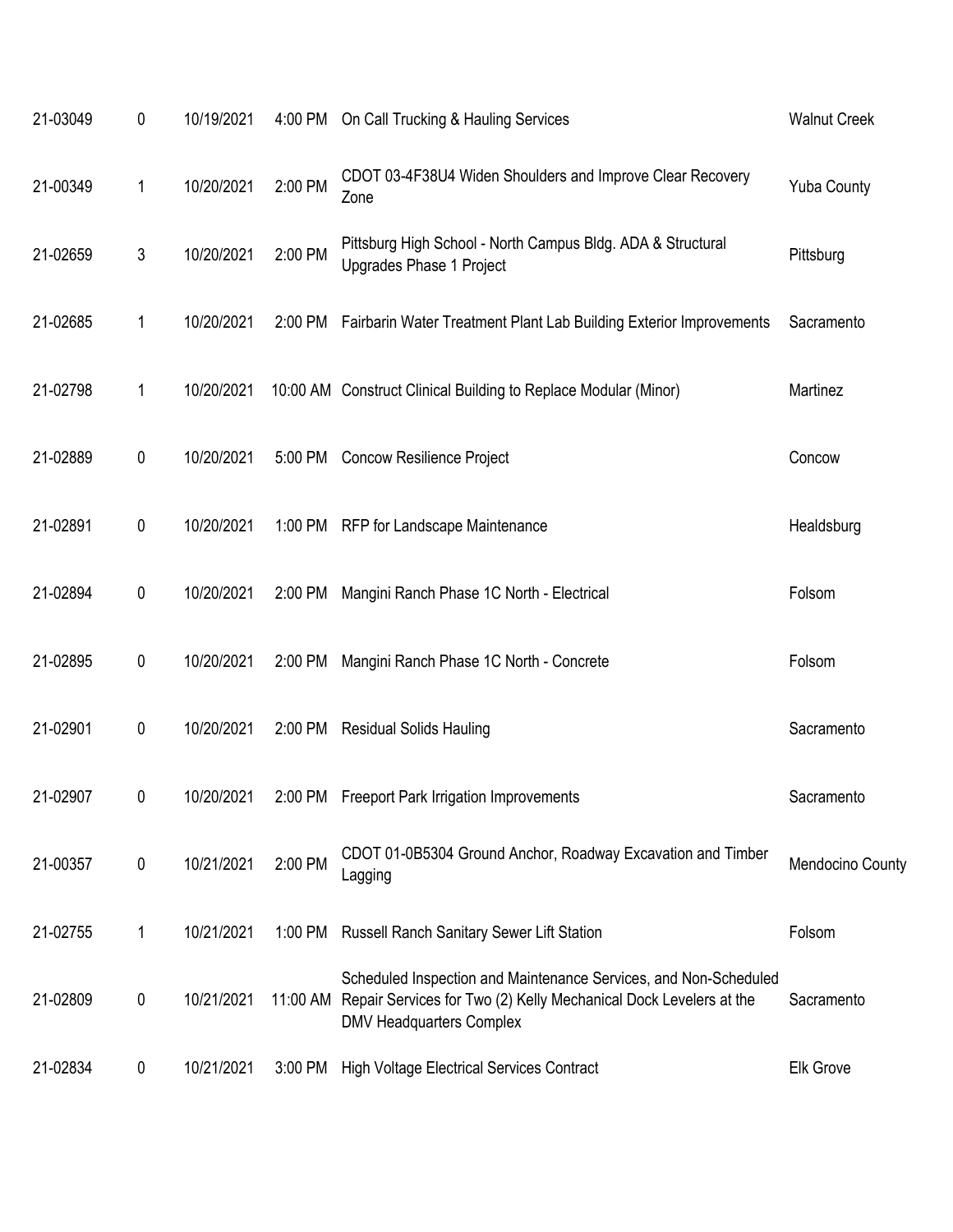| 21-02864 | 0         | 10/21/2021 | 2:00 PM | Manzanita Elementary School District Test Hole Project                                                                              | Gridley                                 |
|----------|-----------|------------|---------|-------------------------------------------------------------------------------------------------------------------------------------|-----------------------------------------|
| 21-02884 | 0         | 10/21/2021 |         | 2:00 PM Scaffold Rental and Erecting Services for DWR Oroville Field Division Oroville                                              |                                         |
| 21-02916 | 0         | 10/21/2021 |         | 12:00 PM RFP Professional Audit Services                                                                                            | Rancho Cordova                          |
| 21-02918 | 3         | 10/21/2021 | 2:00 PM | Rowland Plaza Pump Station Rehabilitation Project                                                                                   | Novato                                  |
| 21-02985 | 0         | 10/21/2021 | 1:00 PM | RFP for El Cerrito Del Norte Transit-Oriented Development (TOD)<br><b>Complete Streets Improvements</b>                             | El Cerrito                              |
| 21-02603 | 0         | 10/22/2021 | 5:00 PM | Water Station 4 Facility Assessment                                                                                                 | Santa Rosa                              |
| 21-02815 | 0         | 10/22/2021 | 5:00 PM | <b>Benefits Consulting Services</b>                                                                                                 | Sacramento                              |
| 21-02835 | $\pmb{0}$ | 10/22/2021 |         | 12:00 PM RFP Classification and Total Compensation Study                                                                            | Rancho Cordova                          |
| 21-02852 | 0         | 10/22/2021 | 2:00 PM | South Secondary Clarifier Rehabilitation Project                                                                                    | Vallejo                                 |
| 21-02888 | 0         | 10/22/2021 | 2:00 PM | Mustang Ranch - Main House Remodel, and Junior ADU (Sub Bids<br>Only)                                                               | Petaluma                                |
| 21-02902 | 0         | 10/22/2021 | 1:00 PM | Bathroom Rehabilitation and Cabinets and Flooring Removal and<br>Replacement in 8 Residential Units on the Redwood Valley Rancheria | Ukiah                                   |
| 21-02910 | $\pmb{0}$ | 10/22/2021 | 3:00 PM | Fire Related Damage Repairs - Water Treatment Plant for Paradise<br><b>Irrigation District</b>                                      | Magalia                                 |
| 21-03026 | 0         | 10/25/2021 | 2:00 PM | <b>WQRRP Electrical Improvements Project</b>                                                                                        | Richmond                                |
| 21-00373 | $\pmb{0}$ | 10/26/2021 | 2:00 PM | CDOT 04-0K6504                                                                                                                      | Alameda and<br>Contra Costa<br>Counties |
| 21-00379 | 0         | 10/26/2021 | 2:00 PM | CDOT 03-0H6504 Rdwy Excavation, Cold Plane AC Pvmt, & Overlay                                                                       | <b>Colusa County</b>                    |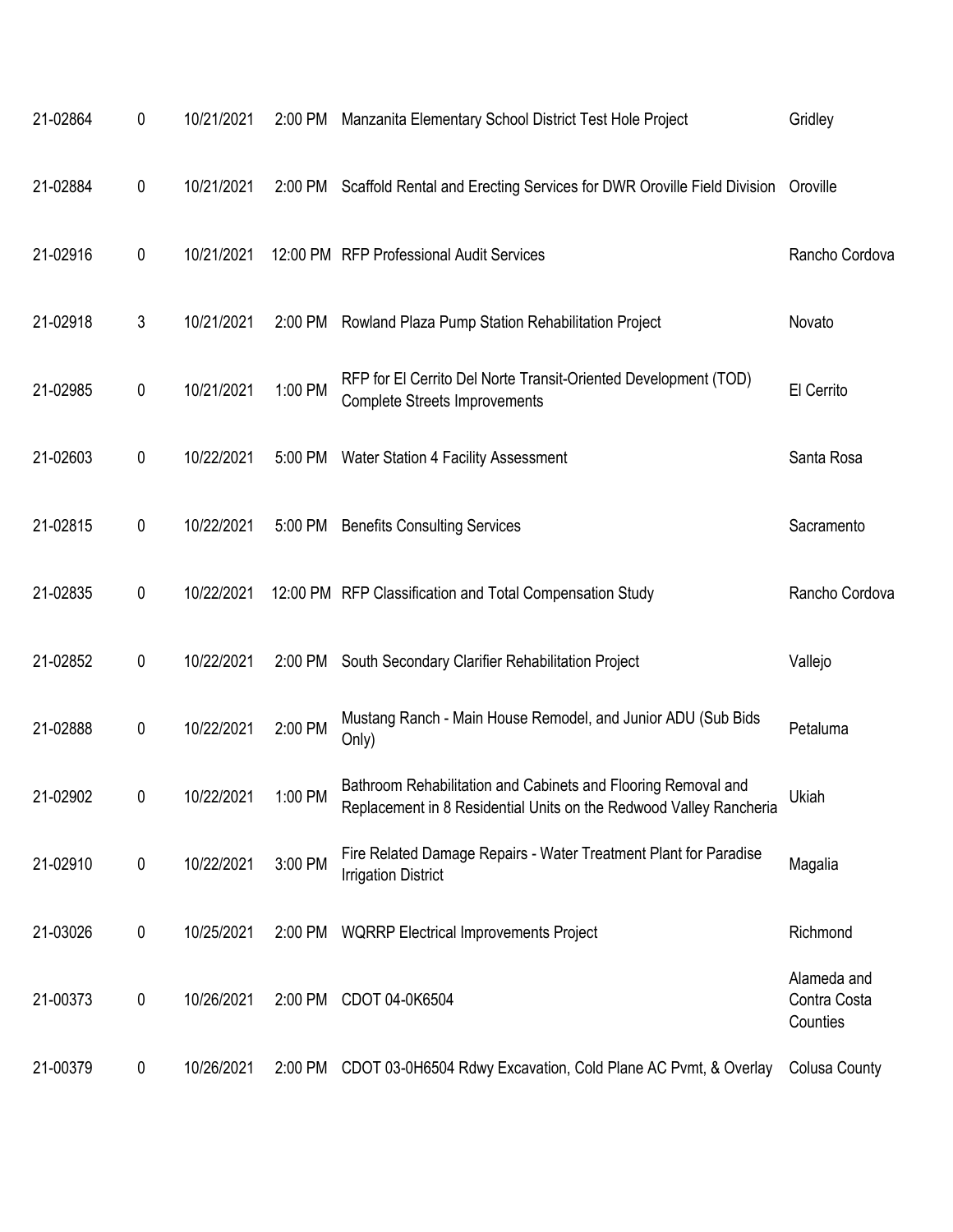| 21-02822 | 0 | 10/26/2021 | 11:00 AM | CHP Oroville Area Office - Heating, Ventilation and Air Conditioning<br>(HVAC) Maintenance Services                       | Oroville                              |
|----------|---|------------|----------|---------------------------------------------------------------------------------------------------------------------------|---------------------------------------|
| 21-02878 | 0 | 10/26/2021 | 2:00 PM  | Joice Island Unit - Cutoff Slough Bridge Evaluation                                                                       | Solano County                         |
| 21-02923 | 0 | 10/26/2021 | 1:00 PM  | CHP Golden Gate Division Air Operations - HVAC Maintenance<br>Services                                                    | Napa                                  |
| 21-02924 | 0 | 10/26/2021 | 1:00 PM  | CHP Santa Rosa Area Office - HVAC Maintenance Services                                                                    | Santa Rosa                            |
| 21-02973 | 0 | 10/26/2021 | 2:00 PM  | Basin 7 Pipe Replacement: Post Avenue Easement                                                                            | San Pablo                             |
| 21-02976 | 0 | 10/26/2021 | 3:00 PM  | Basin 7 Pipe Replacement: Bush Avenue Easement                                                                            | San Pablo                             |
| 21-03014 | 0 | 10/26/2021 | 4:00 PM  | RFQ for Design of Broadcasting System Upgrade for the Council<br>Chamber - City of Pittsburg                              | Pittsburg                             |
| 21-02909 | 0 | 10/27/2021 |          | 10:00 AM Faculty & Staff Housing Project                                                                                  | Sacramento                            |
| 21-02987 | 0 | 10/27/2021 | 4:00 PM  | RFP Professional Engineering Services for Long Term Biosolids<br>Facilities Plan - Central Contra Costa Sanitary District | Martinez                              |
| 21-03000 | 1 | 10/27/2021 | 10:00 AM | Discovery Bay Community Center Swimming Pool Synthetic Turf<br>Installation (Rebid)                                       | Discovery Bay                         |
| 21-02790 | 2 |            |          | 10/28/2021 2:00 PM Folsom Boulevard Complete Streets Phase 1                                                              | Sacramento                            |
| 21-02861 | 0 | 10/28/2021 |          | 4:00 PM Wastewater Treatment and Reclamation Plant Improvement Project                                                    | St. Helena                            |
| 21-02897 | 0 | 10/28/2021 | 1:00 PM  | <b>Bussman Hall IT Renovation</b>                                                                                         | Santa Rosa                            |
| 21-02918 | 0 | 10/28/2021 |          | 11:00 AM Tempo Park Construction of Basketball Court & Playground Pit                                                     | Orangevale                            |
| 21-01967 | 3 | 10/29/2021 |          | 10:00 AM Fuel Hydrant Replacement at Beale AFB                                                                            | <b>Beale Air Force</b><br><b>Base</b> |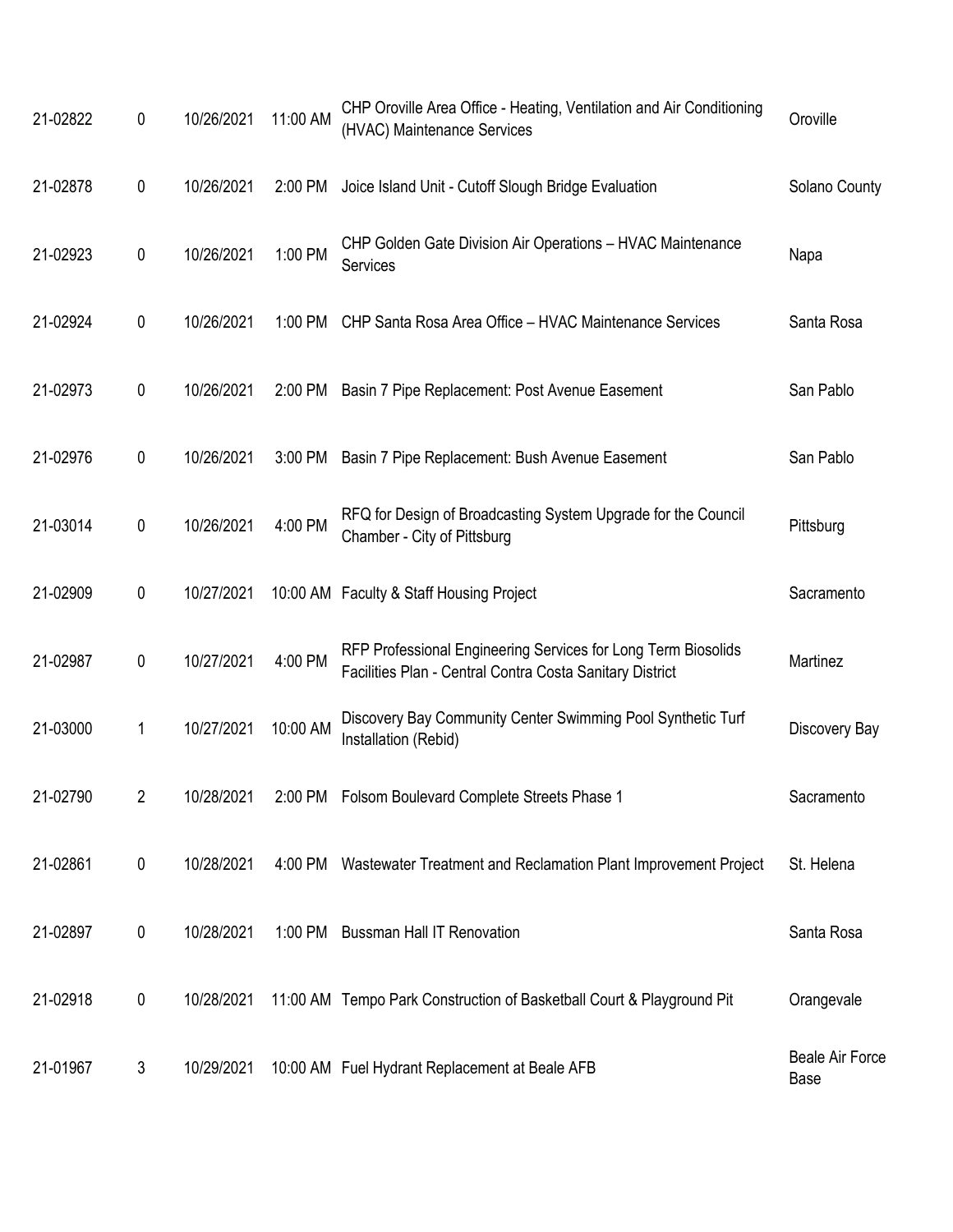| 21-02833 | 0         | 10/29/2021 |         | 4:00 PM RFP On-Call Investment Advisory Services                                                               | <b>Elk Grove</b>          |
|----------|-----------|------------|---------|----------------------------------------------------------------------------------------------------------------|---------------------------|
| 21-02904 | 0         | 10/29/2021 | 3:00 PM | East of Eaton Apartments - Concrete Repair                                                                     | Chico                     |
| 21-02518 | 1         | 11/1/2021  | 5:00 PM | RFP - Laguna Treatment Plant (LTP) Filter Valves and Actuators<br>Replacement and Aeration Basins Improvements | Santa Rosa                |
| 21-02793 | 0         | 11/1/2021  | 2:00 PM | Community Developent Block Grant Disaster Recovery Multifamily<br>Housing Program                              | Redding                   |
| 21-02917 | 0         | 11/1/2021  | 2:00 PM | Hazardous Materials Abatement                                                                                  | Sacramento                |
| 21-03074 | 0         | 11/2/2021  | 2:00 PM | Traffic Signal Installation at the Laurel Road and Canada Valley Road<br>Intersection                          | Antioch                   |
| 21-02906 | 0         | 11/4/2021  | 3:00 PM | California Street Water Main Improvement Project                                                               | Redding                   |
| 21-02908 | 0         | 11/4/2021  | 2:00 PM | Big Horn Groundwater Well #7 Downhole Construction: Elk Grove<br>Auto Mall (W143) Project                      | Elk Grove                 |
| 21-02789 | 0         | 11/8/2021  | 2:00 PM | Hartley Street Pedestrian Improvement Project                                                                  | Lakeport                  |
| 21-00371 | 0         | 11/10/2021 | 2:00 PM | CDOT 04-4G0804 Highway Widening, Overhead Signs, and Electronic<br><b>Toll System</b>                          | Solano County             |
| 21-02941 | 0         | 11/12/2021 | 2:00 PM | RFP Central Transit Signal Priority (TSP) System - Contra Costa<br>Transportation Authority                    | Concord & Walnut<br>Creek |
| 21-02853 | $\pmb{0}$ | 11/17/2021 |         | 2:00 PM RFP HSIP Cycle 10 Barrier Rail                                                                         | Folsom                    |
| 20-03177 | 0         | 12/1/2021  | 2:00 PM | <b>CUPCCAA-Chico Unified School District</b>                                                                   | Chico                     |
| 20-03200 | 0         | 12/1/2021  | 2:00 PM | <b>CUPCCAA-Gridley Unified School District</b>                                                                 | Gridley                   |
| 20-03282 | 0         | 12/1/2021  | 2:00 PM | <b>CUPCCAA-Oroville Union High School District's</b>                                                           | Oroville                  |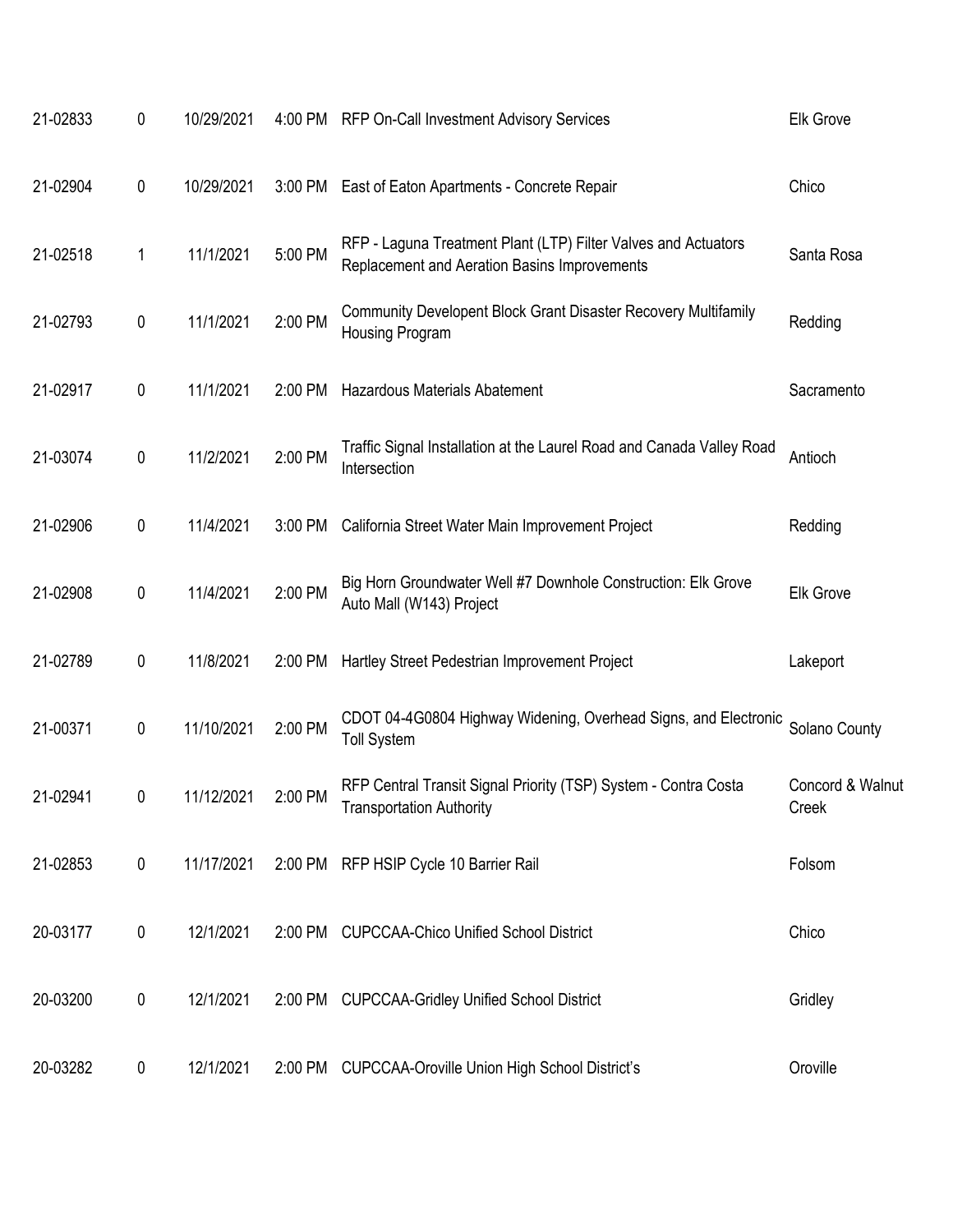| 20-03342 | 0              | 12/1/2021  |         | 2:00 PM CUPCCAA - Yuba County Office of Education                                                        | Marysville        |
|----------|----------------|------------|---------|----------------------------------------------------------------------------------------------------------|-------------------|
| 20-03405 | 0              | 12/1/2021  | 2:00 PM | CUPCCAA-Yuba County Vendor List 2021                                                                     | Marysville        |
| 21-03063 | 0              | 12/2/2021  |         | 10:00 AM Roof Coating Project at Freedom High School                                                     | Oakley            |
| 21-03064 | 1              | 12/2/2021  |         | 10:00 AM Roof Project at Liberty High School                                                             | Brentwood         |
| 21-02798 | 1              | 12/7/2021  | 2:00 PM | HSIP Cycle 10 Implementation                                                                             | Folsom            |
| 21-02912 | $\overline{7}$ | 12/8/2021  | 1:30 PM | Orinda WTP Disinfection and Chemical Systems Safety Improvements<br>- EBMUD                              | Orinda            |
| 20-03025 | 0              | 12/31/2021 | 2:00 PM | <b>CUPCCAA for Evergreen Union School District</b>                                                       | Cottonwood        |
| 20-03072 | 0              | 12/31/2021 | 2:00 PM | <b>CUPCCAA for Corning Union High School District</b>                                                    | Corning           |
| 20-03110 | 0              | 12/31/2021 | 2:00 PM | <b>CUPCCAA for Mountain Valley Unified School District</b>                                               | <b>Hayfork</b>    |
| 20-03155 | 0              | 12/31/2021 | 2:00 PM | CUPCCAA for Redding/Shasta Union Elem/Igo-Ono-Platina USD                                                | Various Locations |
| 20-03169 | 0              | 12/31/2021 | 2:00 PM | CUPCCAA for Shasta-Tehama-Trinity Joint Community College<br><b>District</b>                             | Redding           |
| 20-03171 | $\pmb{0}$      | 12/31/2021 | 2:00 PM | Shasta-Tehama-Trinity Joint Community College District Measure H<br>Bond Projects 2021 Pre-qualification | Redding           |
| 20-03174 | 0              | 12/31/2021 | 2:00 PM | <b>CUPCCAA for Fall River Joint Unified School District</b>                                              | <b>Burney</b>     |
| 20-03175 | 0              | 12/31/2021 | 2:00 PM | <b>CUPCCAA for Shasta Union High School District</b>                                                     | Redding           |
| 20-03189 | 0              | 12/31/2021 | 2:00 PM | <b>CUPCCAA for Red Bluff Joint Union High School</b>                                                     | Red Bluff         |